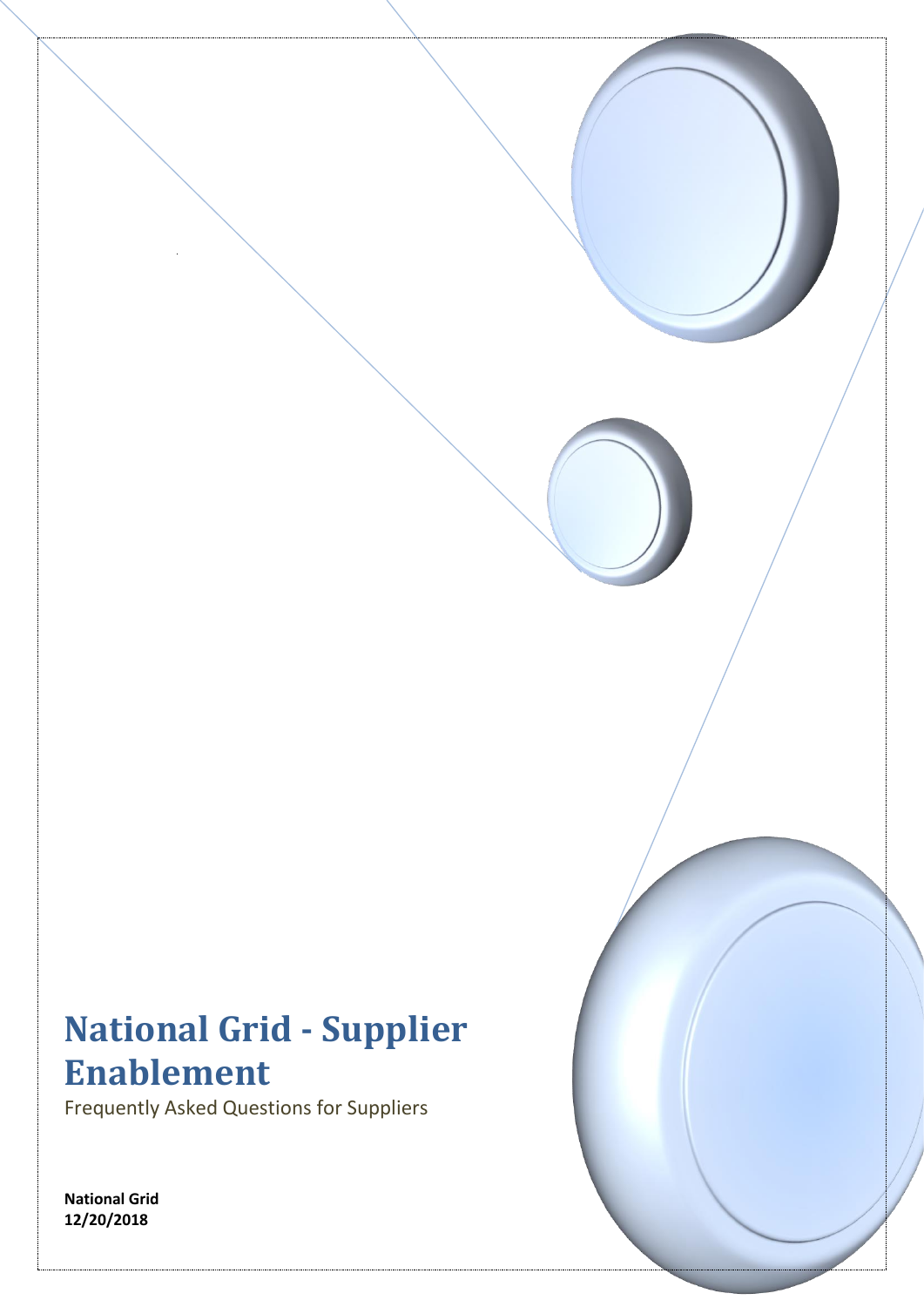# **Frequently Asked Questions**

As part of our continuous engagement with our suppliers, National Grid has put together various frequently asked questions suppliers would like answered about Coupa. We have grouped these questions and provided responses.

#### **Contents**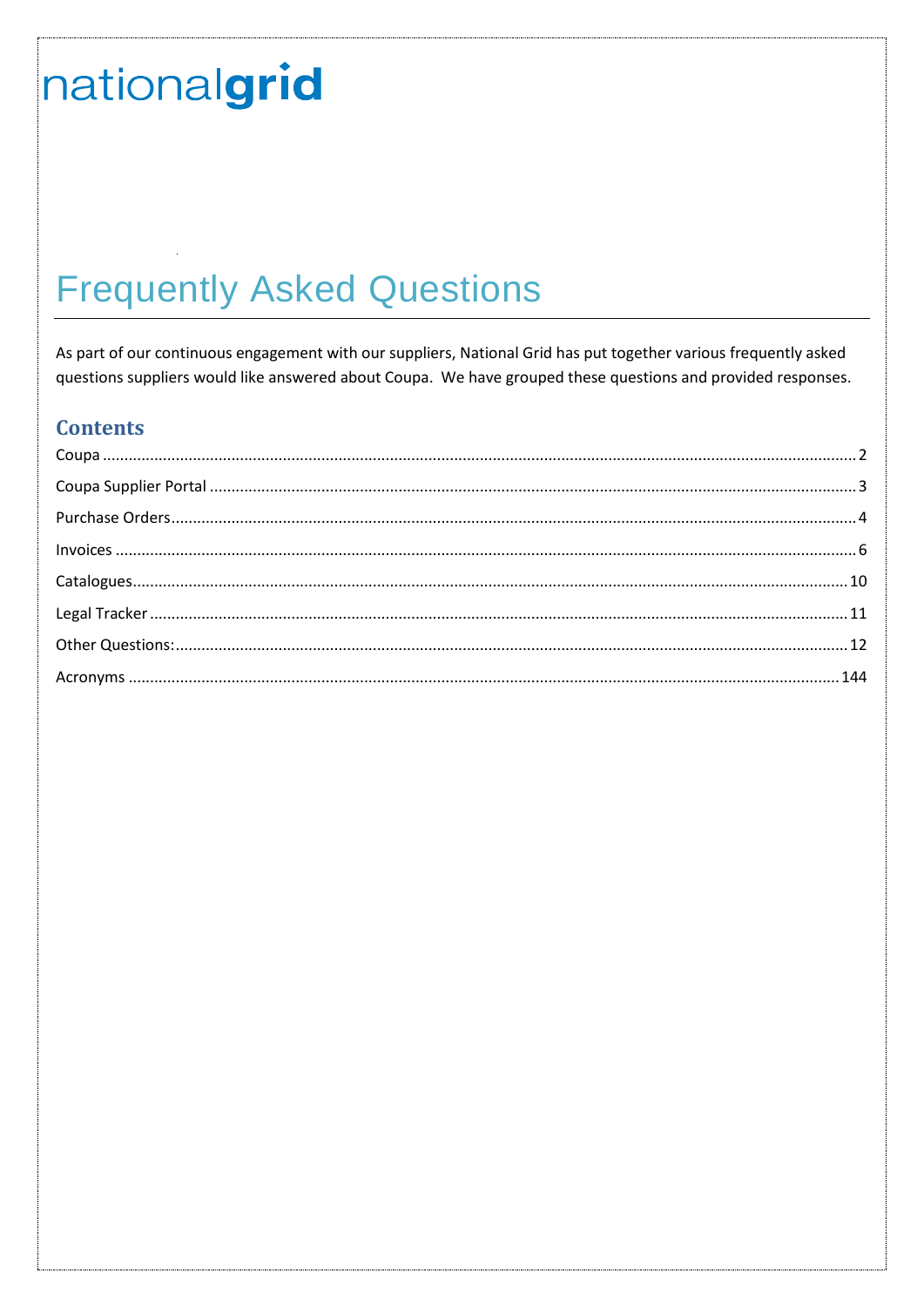# <span id="page-2-0"></span>**Coupa**

#### **What is Coupa?**

The Coupa system is a cloud-based purchase-to-pay tool which allows National Grid to connect directly with our suppliers. Through Coupa, we will be able to raise and issue purchase orders to our suppliers and offer our users visibility of the products and services being supplied by you.

Through joining the Coupa Supplier Portal (CSP) as a National Grid supplier, you will be able to view and acknowledge your purchase orders, submit invoices and view your invoice status in real time. There is no cost for registering and using the CSP and no additional software is required.

#### **What are the benefits of using Coupa?**

The major benefits of the introduction of Coupa are:

- To improve the purchase to pay process, making us an easier organisation to transact with
- Reduce costs of transactional processes for both ourselves and our suppliers
- Eliminate the use of paper when issuing purchase orders and receiving invoices
- Improved operating efficiency and business relationships

The benefits to your business:

- Immediate receipt of electronic purchase orders
- Acknowledge and comment on a purchase order electronically through the CSP
- Visibility of all purchase orders through the CSP
- Flip a purchase order to create an invoice, which provides a guaranteed invoice match to the purchase order
- Real time visibility of invoice status improved transparency which removes the requirement for you to track down the status of your invoice.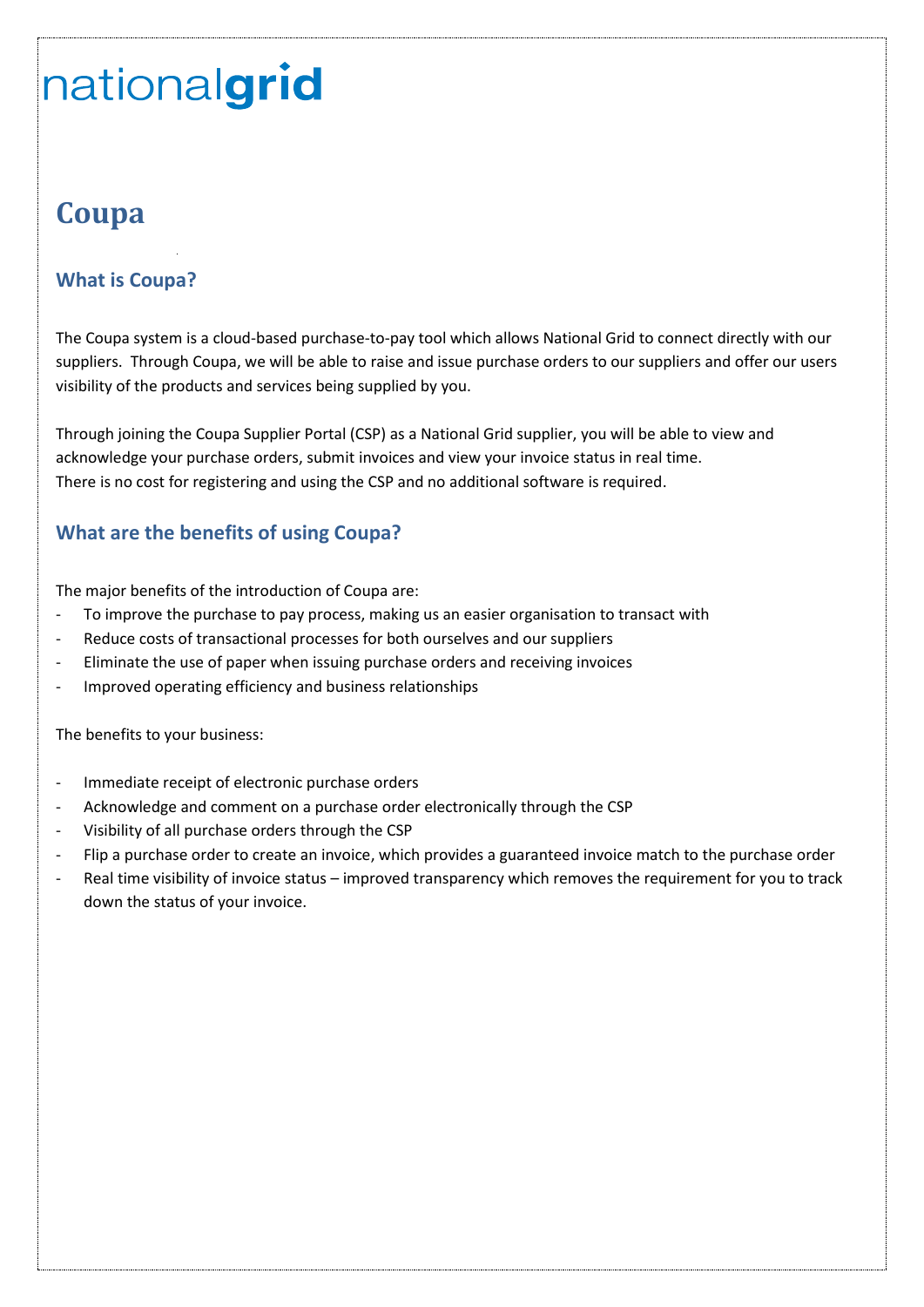# <span id="page-3-0"></span>**Coupa Supplier Portal**

### **How do I sign up to the Coupa Supplier Portal (CSP)?**

To sign up to use the Coupa Supplier Portal, you need to complete the registration process as set out in th[e CSP](https://www.nationalgrid.com/sites/default/files/documents/CSP%20Sign%20Up%20QRG%20BAU%20Process.pdf)  [Registration Guide](https://www.nationalgrid.com/sites/default/files/documents/CSP%20Sign%20Up%20QRG%20BAU%20Process.pdf) on our website. Please ensure that you complete STEP 4 and email us your CSP account details. We can then link your account to National Grid and you will be able to see us as a customer.

### **We are already signed up to Coupa for a different customer. How do we link National Grid to it?**

Email us your account details as outlined in Step 4 of the [CSP Registration Guide.](https://www.nationalgrid.com/sites/default/files/documents/CSP%20Sign%20Up%20QRG%20BAU%20Process.pdf) National Grid will then link your account.

#### **How do I know that I have successfully registered on the Coupa Supplier Portal?**

Log-in using the credentials you used to register. If you can login, you have successfully registered and can access your account.

### **If we sign up after the Go-live date how long will it take to link our account with National Grid?**

Once you have provided us with your account details, we will aim to link your account to National Grid within 48

hours. If after a week your account still has not been linked, please get back in touch to

[box.SCM.MDVendors@nationalgrid.com](mailto:box.SCM.MDVendors@nationalgrid.com)

#### **Is it mandatory to sign up to Coupa?**

Moving forward any new agreements we let with suppliers will contain provisions to support National Grid ways of working which will include the use of the Coupa Supplier Portal.

#### **Will National Grid still use Achiles Utilities Vendor Database (UVDB)**

National Grid will still use Achilles to identify suppliers for sourcing activities. The Coupa system is replacing our existing purchase to pay platform which covers the raising of requisitions, issuing of purchase orders and invoice creation/submission.

#### **Will Coupa be replacing Ariba & Egress systems?**

The Coupa system will not be replacing Ariba or Egress. National Grid will still use Ariba to undertake sourcing activities and Egress to issue commercially sensitive documentation externally.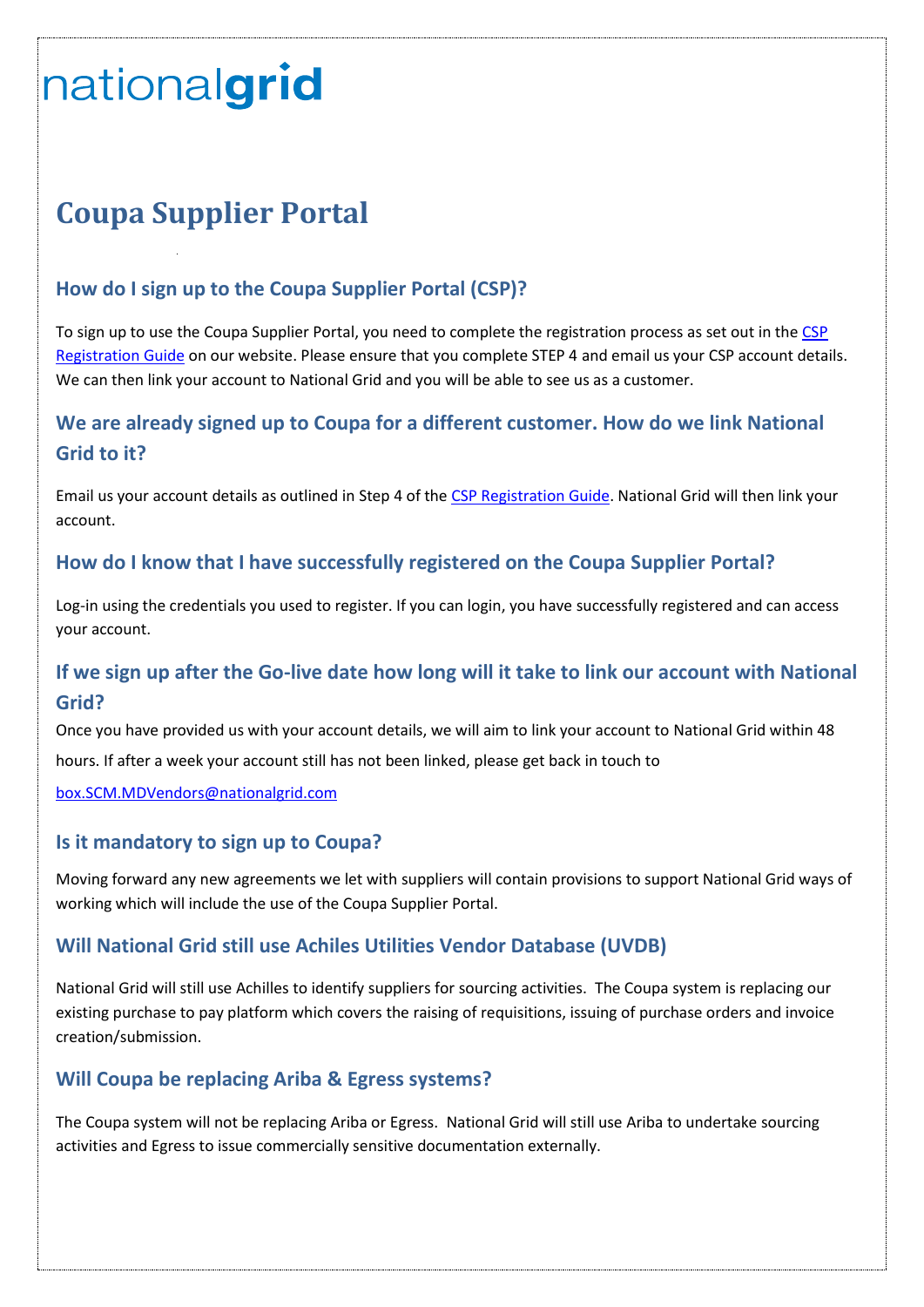## **As Quotations are submitted to the Coupa Portal, will there subsequently be visibility of status of the Quote?**

Coupa will only be used for Spot Buys which are cut down versions of a RFQ, RFI or RFP process. Coupa will not impact existing RFX processes.

#### **Where do I find Coupa's terms and conditions?**

Click on the admin tab from the Coupa homepage, then click on Terms of Use on the left hand menu.

#### **I have multiple Coupa accounts. Can I merge them into one?**

Yes, on the homepage there is a button labelled "merge requests" where you are able to request multiple accounts to be merged. Please clic[k here](https://success.coupa.com/Suppliers/For_Suppliers/Coupa_Supplier_Portal/Administer_the_CSP/03_Manage_Merge_Requests) to for a step by step guide that Coupa have provided.

### **We have consolidated vendor numbers under 1 CSP account, what impact will this have on us?**

Purchase orders for those vendor numbers will be released to the same Coupa account. You can filter on the orders tab between purchase orders raised under different vendor numbers.

### **What password do additional users need to enter when they have been added to an existing CSP account?**

Additional users create their own password.

When a CSP account administrator wishes to add an additional user, they input the email of the individual they would like to add and send the request. The user then receives an email asking them to confirm this and are then asked to create their own password.

# <span id="page-4-0"></span>**Purchase Orders**

**If we are asked to perform extra work during an existing contract which has started, do we need a new purchase order number for the extra work or should it be added to the original purchase order?**

National Grid will either issue a new purchase order or amend the existing PO. This process can be agreed between yourselves and the relevant National Grid requisitioner or buyer.

## **We currently have a lump sum under one PO number to cover the whole contract. Will each individual job covered need a separate PO?**

National Grid can release an amount based purchase order and you will be able to part deliver/invoice against this.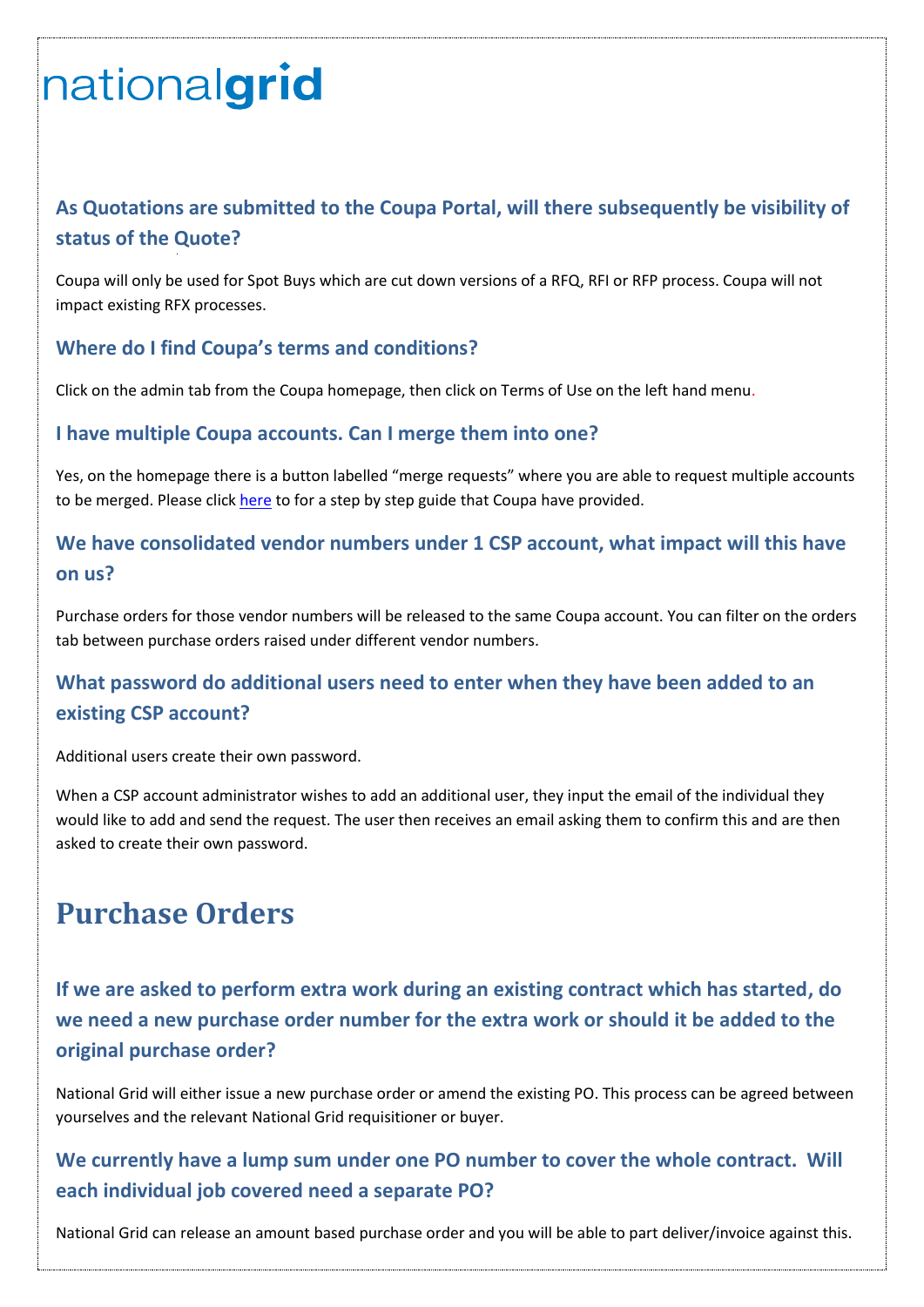#### **Can a supplier acknowledge a Purchase Order through Coupa?**

Yes a purchase order can be acknowledged through Coupa, by accessing the order and clicking the 'Acknowledge Order' button. This will send a notification to the National Grid requisitioner informing them that the order has been acknowledged by the supplier.

## **When you acknowledge the order, is that acknowledging receipt of the order or everything on the whole order?**

When you acknowledge an order in the CSP you will acknowledge everything on the order.

#### **Will PO values sometimes be hidden?**

Yes, purchase order requisitioners can choose to hide the value of a purchase order before it is released to you.

#### **We have registered on the CSP, will we still receive purchase orders via email?**

Yes you will continue to receive purchase orders to the email address you have nominated as well as being able to view them within your CSP account. Purchase orders can also be sent to additional email addresses for other users if you wish. This can be edited in the admin tab.

#### **Can you change who receives PO's via email from within the system?**

Yes on the orders tab on the homepage there is a box called 'Configure PO Delivery" where you can edit the email address that will receive purchase orders.

#### **Will there be a change in the PO format compared to POs pre-Coupa?**

Although the layout will be subtly different, purchase orders will contain all information that was on POs previously

#### **We have bespoke questions/issues regarding a purchase order?**

Consult our suppliers webpage and see if you are able to resolve the issue. If you are still unsure, please contact [Box.frontdesk.businessservices@nationalgrid.com](mailto:Box.frontdesk.businessservices@nationalgrid.com) and they will look in to your issue and help to resolve.

### **How are Call off PO's handled on Coupa & then turned into invoices as we never know what quantity we are delivering?**

All that needs to be done is for you to ask the requisitioner of the original purchase order to make a revised version. Purchase orders can be edited even after they have been actioned against.

### **If we are getting a large number of POs in, is it possible to consolidate them under 1 invoice via the CSP?**

Yes, it will be possible. Our consolidated billing process will not be changing but liaise with your National Grid buyer/contract manager for guidance.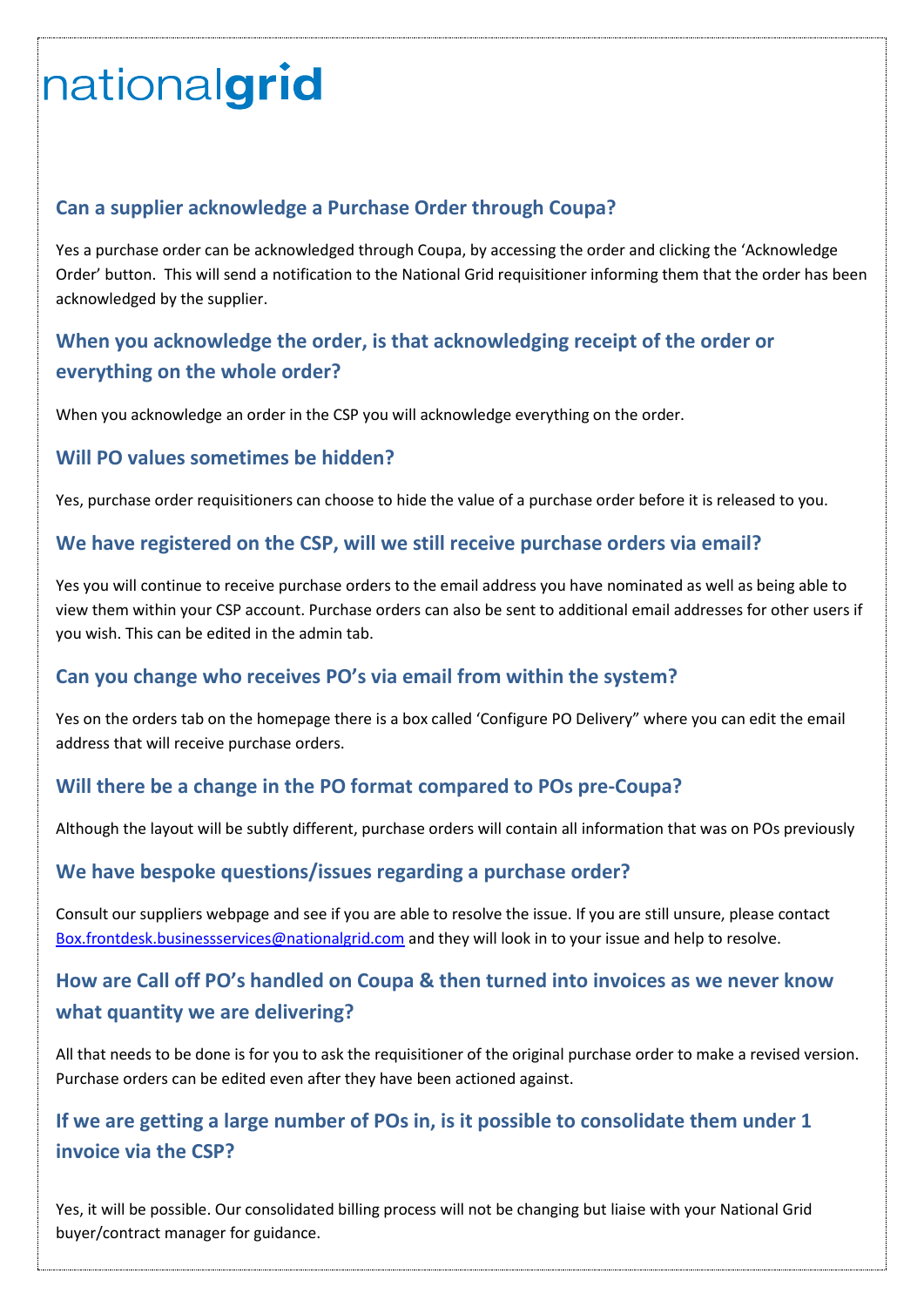### **Will we be informed each time one of our existing POs is migrated across to Coupa?**

Old purchase orders are not being migrated across to Coupa. Either the balance or a new purchase order will need to be created in Coupa by your requisitioner/buyer.

# <span id="page-6-0"></span>**Invoices**

#### **How do I submit my invoice to National Grid?**

Invoices can be submitted to National Grid in a number of ways:

- Through utilising the PO flip functionality within the CSP. This action will flip the purchase order into an invoice which can be submitted through the CSP
- Submitting invoices in PDF format via email to [invoices+credits@nationalgrid.coupahost.com](mailto:invoices+credits@nationalgrid.coupahost.com)
- Through cXML (if system to system integration has been established)

#### **Can I still submit paper invoices to National Grid?**

No - with immediate effect we will no longer be accepting paper invoices. National Grid will still accept PDF invoices emailed to [invoices+credits@nationalgrid.coupahost.com.](mailto:invoices+credits@nationalgrid.coupahost.com) However our long term approach is to receive invoices through the Coupa Supplier Portal.

#### **How should a supplier be submitting consolidated invoices once Coupa has gone live?**

Consolidated invoices will still be issued to National Grid via email submission, including the necessary backing data to accompany your invoice

#### **Can we attach documents to the CSP invoice?**

It is possible to attach invoice backing data/information to a CSP invoice, however the National Grid Coupa system does not require any PDF invoice attachments created from supplier systems to be attached.

#### **How do we query delayed payments?**

Query delay invoice payments can be managed in two ways. If you have submitted your invoice in Coupa, you can view the status of your invoice within your Coupa Supplier Portal. Click on the 'Invoices' tab at the top of the home screen to access your invoices.

If you have sent your invoices via email, you can contact [Box.frontdesk.businessservices@nationalgrid.com](mailto:Box.frontdesk.businessservices@nationalgrid.com) and a member of our Business Services team will provide more information on the status of your invoice.

#### **If an invoice is saved as draft in the CSP, will it allow you to modify before submitting?**

Yes, you will be able to modify draft invoices before submitting.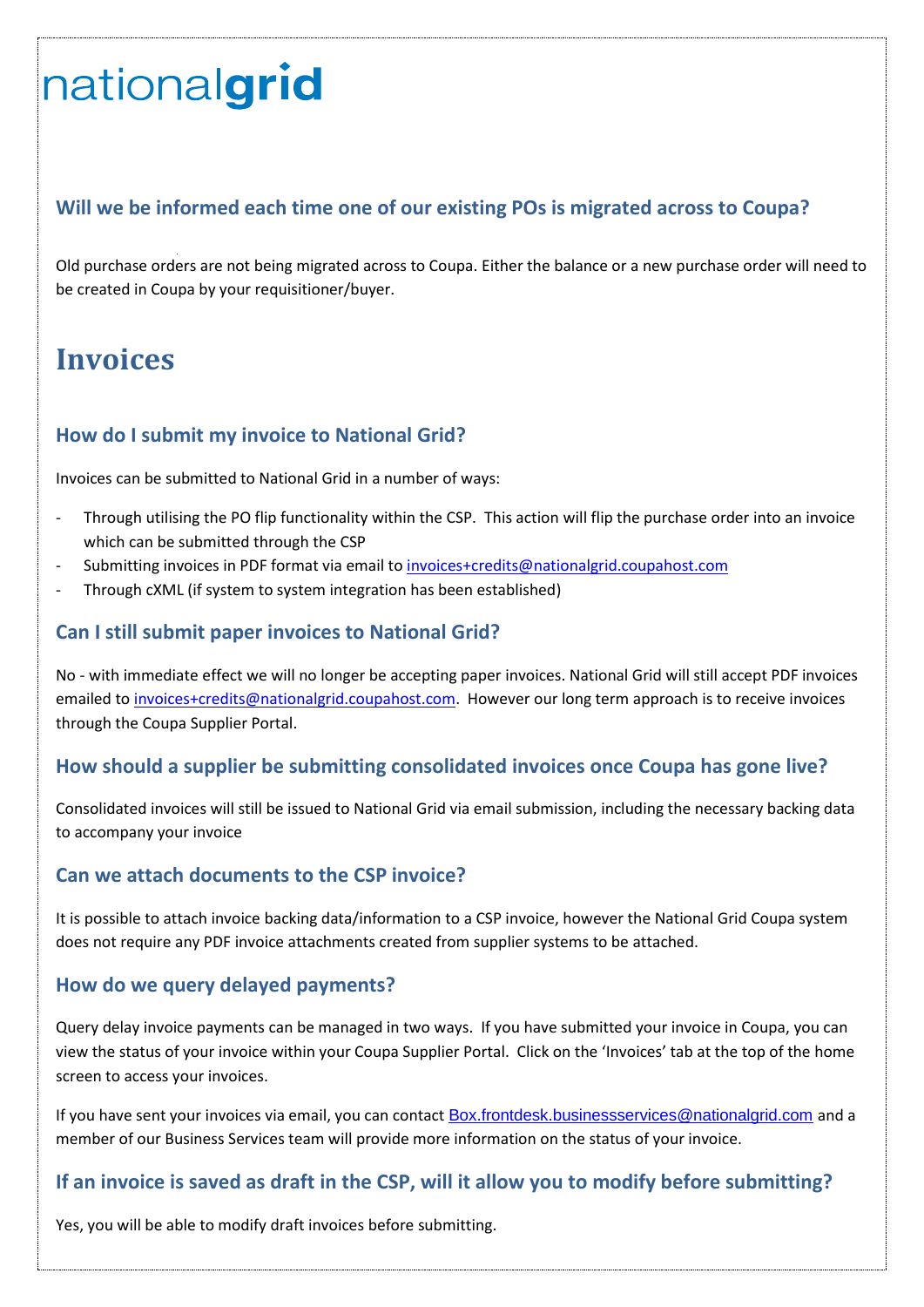# **Will the CSP provide us a consolidated view of all invoices with status for a date range and for how long a period will we be able to download the data for?**

The CSP can be used to view the status of all invoices submitted to National Grid.

## **If any invoice is rejected in the Coupa Supplier Portal will it provide a reason for rejection?**

If National Grid rejects an invoice, commentary will be added within the CSP as to the reason for the rejection by the person who rejected the invoice

#### **Can we apply different payment terms to different invoices?**

No, the payment terms are determined by the vendor record and the commercial agreement that you have negotiated with National Grid.

#### **Can I still part invoice against a purchase order in the CSP?**

Yes, Coupa provides the functionality to part invoice. Purchase orders can be raised either via a quantity based PO or an amount based PO. It is recommended you discuss with your Procurement contact to ensure the PO is structured correctly to enable you to part invoice against.

### **What happens when an invoice is generated against a purchase order that doesn't display any value?**

If the price on the purchase order is hidden, you will still be able to flip the PO into an invoice and manually enter the invoice value before submitting through the portal.

#### **Can multiple deliveries/invoices be assigned against a purchase order?**

The CSP allows a supplier to raise multiple deliveries/invoices against a purchase order.

#### **Can one invoice cover multiple purchase order lines?**

One invoice can only cover one Purchase Order across multiple lines. One invoice cannot cover multiple purchase orders.

#### **Can part quantities be invoiced against a purchase order?**

Yes. You will be able to amend the quantity supplied on your invoice if the relating order has been part shipped.

#### **How are invoice queries going to be dealt with in the CSP**

Coupa is a self-service system so there will be details of the requestor on the initial Purchase order so that you can follow up if you have any queries. There is also a new comments facility which enables you to comment against a PO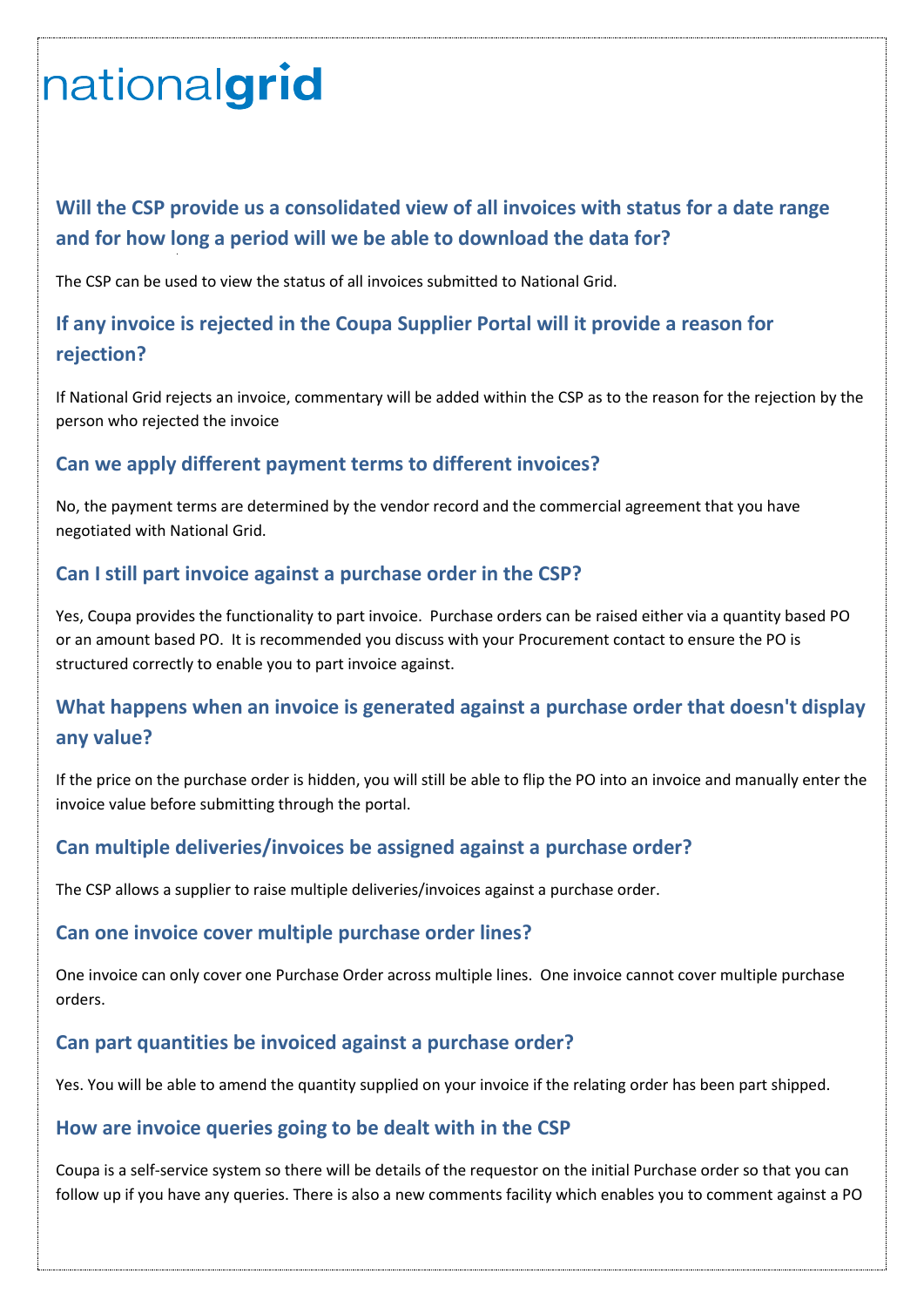or Invoice and this is then sent back to National Grid. This is an auditable track of communication which can be used to resolve any PO or invoice questions.

#### **How do we include retention within our invoicing?**

There will be no change to how retentions are managed once we have migrated to Coupa. If you submit a payment application currently you will continue to do this through conject and submit invoices through the Coupa Supplier Portal once your payment application has been approved.

### **My invoices show quite a detailed breakdown re-rates charged per person, how can I show that on this system?**

The Supporting documentation relating to Time and Materials can be attached to your invoice within the Coupa Portal.

If you currently provide National Grid a consolidated invoice (one invoice with multi line backing data on a separate document), please continue to issue these via email until further notice.

## **Our computer system automatically emails invoices. Will this still be ok or will that have to change?**

National Grid will still accept invoices sent in PDF format to our designated email address [invoices+credits@nationalgrid.coupahost.com.](mailto:invoices+credits@nationalgrid.coupahost.com)

Please note however, we will be fully migrating our invoice receipt process into Coupa during the course of 2019

## **When you flip a PO to create an invoice is there a facility to invoice for additional items or do you have to obtain a PO for all additional items.**

There is **no** option to add additional invoice lines, including shipping. All items must be included on the purchase order issued by National Grid.

If there is no shipping charged advised on the purchase order and shipping is to be paid by National Grid in accordance with any contractual arrangement, suppliers will be required to contact the requisitioner and inform them that an additional line for shipping needs to be added to the purchase order.

The purchase order will need to be amended by National Grid, approved and re-issued to suppliers in order for shipping to be invoiced.

### **Will Purchase Orders from National Grid's current system be migrated across to the new system?**

Not immediately. There will be a transition period where both systems will be operating in parallel.

In the short term, all existing purchase orders will remain in our current system and invoiced as per National Grid's invoice channels. It is our intention to operate two systems until February 2019. Any open purchase orders live in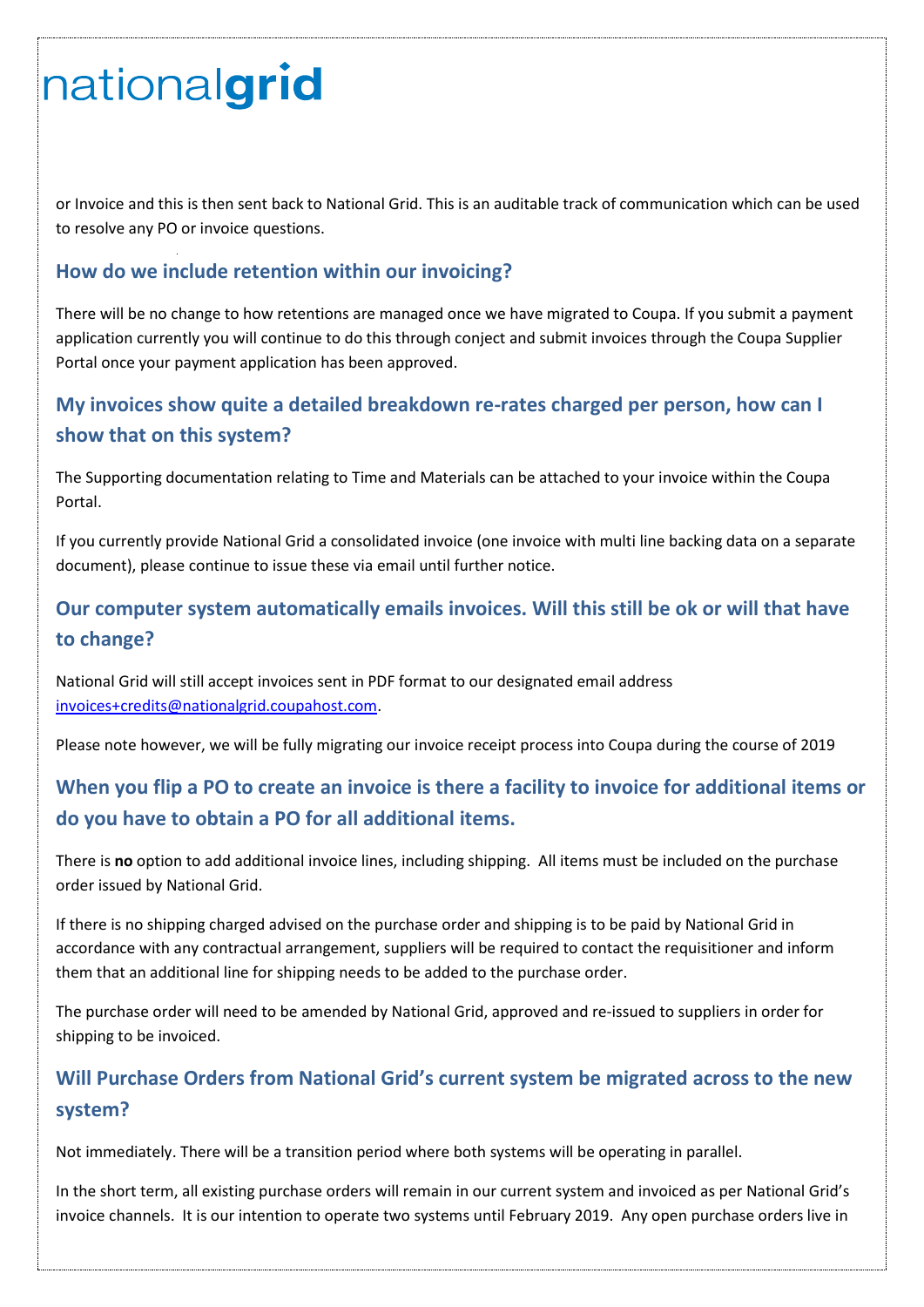our existing system come February will be migrated in Coupa. Suppliers will be advised of this action in advance, along with being provided new purchase orders numbers.

## **Do I need to attach a copy of our own system generated invoice to the Coupa invoice template?**

There is no requirement for suppliers to attach a copy of their internally raised invoice to the invoice created in Coupa. However, if suppliers wish to do this, these can be included by uploading a PDF document as an attachment.

#### **Has the email address changed for when we need to send invoices via PDF?**

Yes, the new email is [invoices+credits@nationalgrid.coupahost.com](mailto:invoices+credits@nationalgrid.coupahost.com)

#### **Can we submit invoices for old PO's not in the Coupa system?**

No, you will need to email PDF copies of these invoices t[o invoices+credits@nationalgrid.coupahost.com](mailto:invoices+credits@nationalgrid.coupahost.com)

#### **Will invoicing address' for National Grid all be the same within Coupa?**

The main National Grid invoice address is National Grid, Shared Services, PO Box 7004, Wolverhampton, WV1 9YR which will be the same for all invoices. There are multiple ship to address' within National Grid that could be given on any given purchase order

#### **Will we receive confirmation for the receipt of an invoice once submitted?**

Yes, an automatic email will be generated by Coupa to confirm the receipt of an invoice.

#### **Do we need a GB VAT number if we are invoicing from outside the UK?**

You need to provide a GB VAT number if you are registered for VAT in the UK and charging UK VAT.

#### **If an invoice has been paid, can a credit note still be raised?**

Yes, credit notes can still be raised against invoices that have been paid. Purchase orders can also be revised and edited even after invoices have been paid to align them to invoices if necessary.

#### **How do we handle invoicing in different currencies?**

When creating an invoice there is a currency option you can edit, you will be required to have an up to date exchange rate to enter when switching between currencies.

#### **Can you invoice against more than the corresponding PO value?**

Yes, you are able to invoice for more than the PO value when creating an invoice against a PO.

#### **Will you be allowed to backdate an invoice in the system?**

Yes, there is functionality to do this if agreed with the relevant National Grid customer.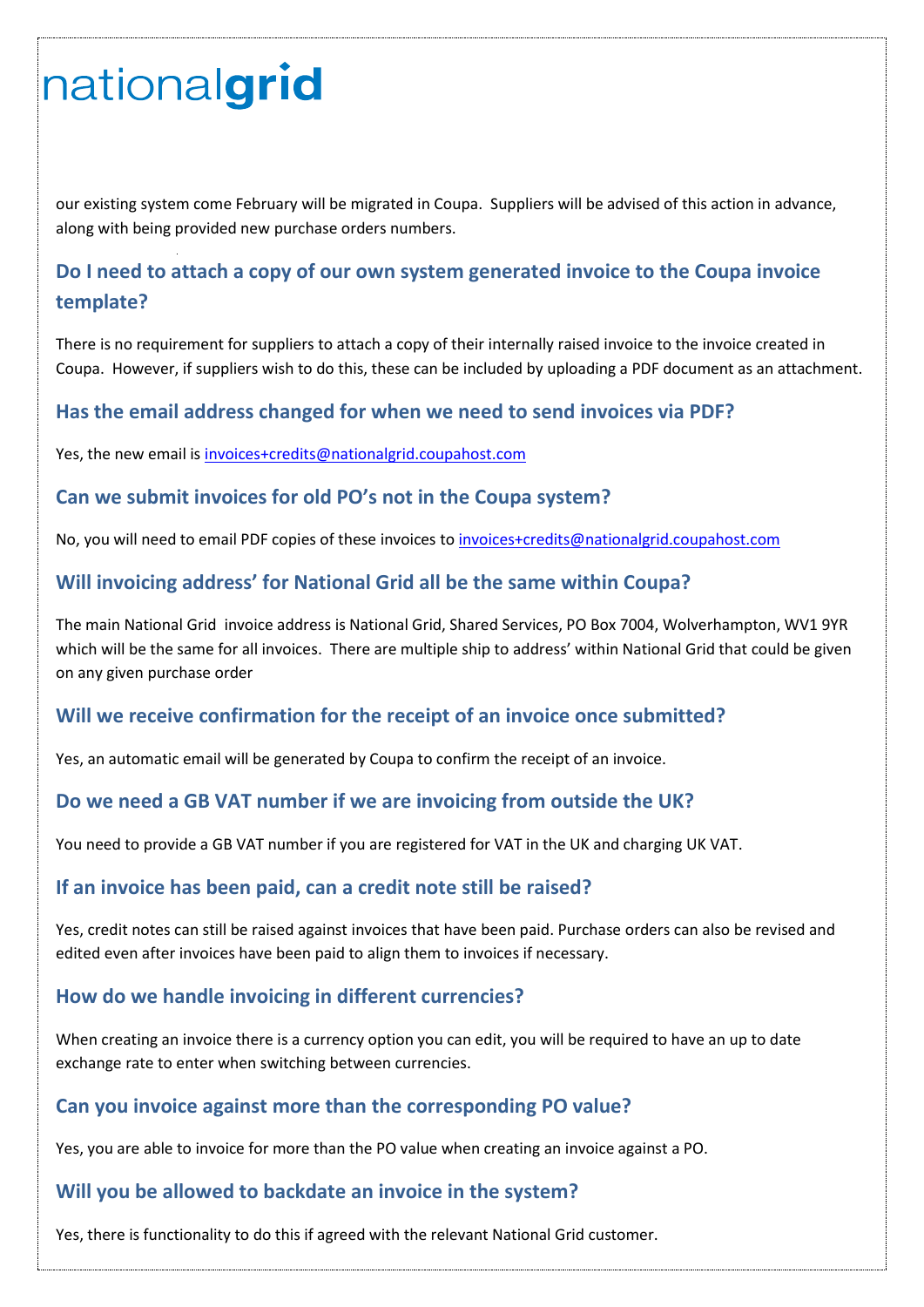#### **How can we get pdf copies of the invoices or credit notes we generate on the portal?**

If you click into the relevant invoice via the invoices tab, there will be an option there to download the legally compliant invoice that has been created as well as view & download credit notes against it.

#### **Will there be a time limit on invoicing against a PO?**

Not that is dictated by the Coupa system.

#### **When will be able to submit invoices via email up until?**

We are looking to for all invoices to be sent via Coupa by the middle of 2019 but will this is to be confirmed.

#### **Where should backing sheets be sent going forward?**

Backing sheets can be attached to an invoice during invoice creation. If you send an invoice via email to [Invoices+credits@nationalgrid.coupahost.com](mailto:Invoices+credits@nationalgrid.coupahost.com) then you can attach backing sheets with this.

#### **Who do I contact if an invoice isn't approved or paid in a timely manner?**

First point of call would be to check the invoice status in Coupa & then email the relevant National Grid requistioner for the purchase order in question. If you feel you need to escalate further please email [box.frontdesk.BusinessServices@nationalgrid.com](mailto:box.frontdesk.BusinessServices@nationalgrid.com)

#### **If any invoices are sent by post to NG after 19th November, will they be paid?**

They will continue to be paid for a small period of time but if suppliers continue to do this for a long period of time they will be rejected as we close off the paper invoicing process.

#### **Can you see payment dates against invoices?**

Yes, in the Coupa Supplier Portal, you can see both the predicted payment date and the actual payment date

#### **What if the VAT is incorrect on an invoice? Can we amend it on the Coupa system?**

It is the supplier's responsibility to charge the correct amount of VAT. Errors can be corrected via credit notes.

#### **Is it possible to change the "invoiced from" address on the invoicing page?**

Yes this can be edited by amending the legal entity you have created under the e-invoicing setup within the admin section of the portal.

# <span id="page-10-0"></span>**Catalogues**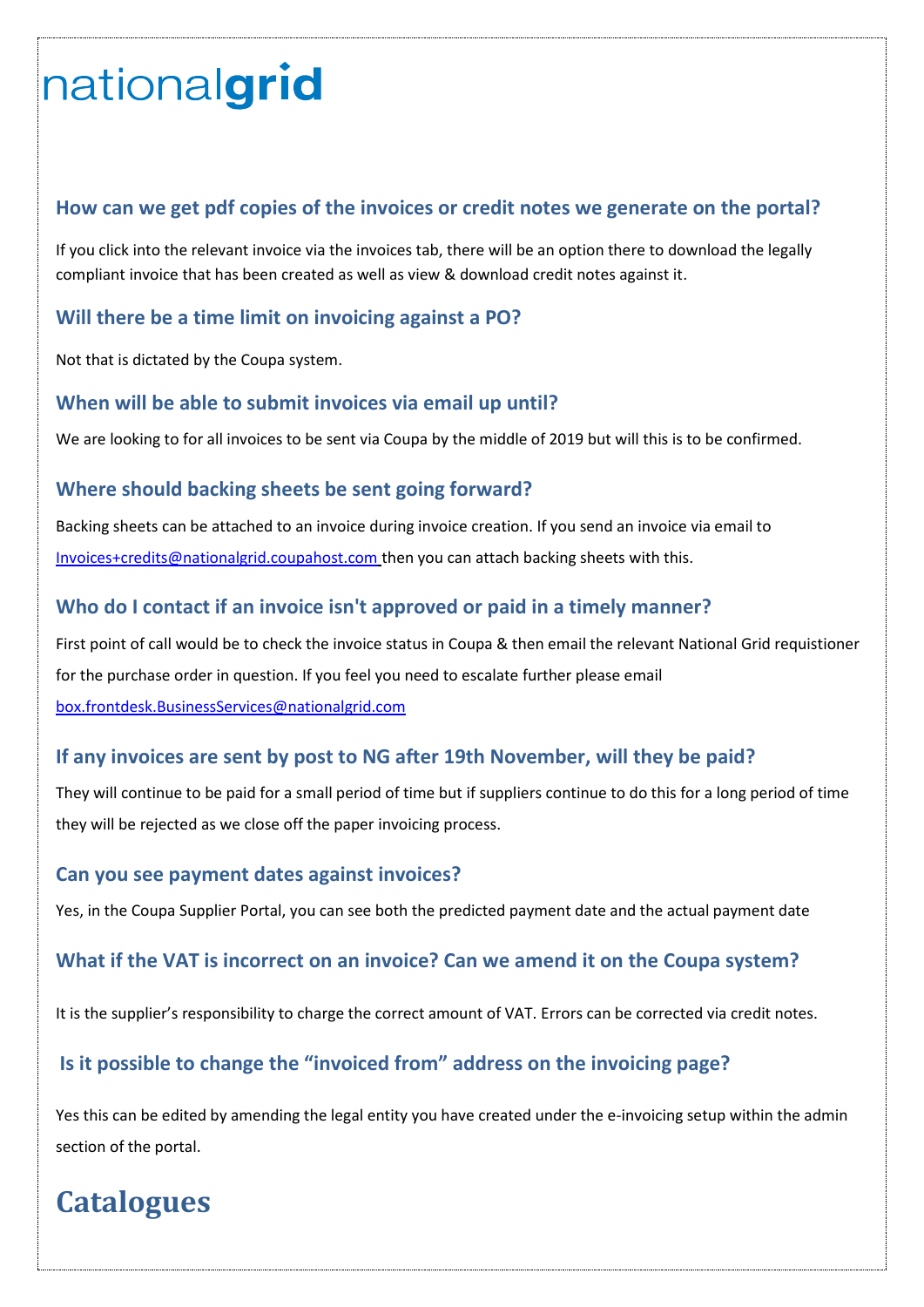#### **How will the existing catalogues work with the CSP?**

Catalogues will be uploaded and maintained by suppliers through the CSP.

#### **Can we add images for our catalogue items?**

Suppliers can include URL links to images within their catalogue files. The Coupa system is unable to host jpeg or pdf images.

#### **How can we capture the additional P&P/Shipping costs on our catalogue?**

Any additional shipping charges must be added by the National Grid requisitioner as a free-form line on the purchase order. If shipping has agreed to be charged and it is not present as a line on the purchase order, suppliers are required to contact the National Grid requisitioner in order for them to issue an amended purchase order with shipping charges included.

## **Under our current contract we provide products that we believe could be purchased by a catalogue. How do we put a catalogue in place?**

If you believe your product offering is suitable for a hosted catalogue, you should first contact either your National Grid Contract Manager or Buyer to discuss further. A catalogue template can then be created and uploaded into Coupa.

#### **How do we update and add to the catalogue?**

We have put up an external training video on our supplier websit[e here](https://players.brightcove.net/2346984621001/6063386d-e888-40a4-9183-5d5574f9df3a_default/index.html?videoId=5970543530001) that outlines this process.

# <span id="page-11-0"></span>**Legal Tracker**

#### **Will Legal Tracker still be used once Coupa is in place?**

Legal Tracker will still be used by Legal to instruct our panel firms, for budget quotes, for panel firms to raise invoices and for tracker to check invoices for expense and fee earner violations

#### **I use Legal Tracker today. Do we still need to register on the Coupa Suppier Portal?**

Yes. You will still be able to use the CSP to manage purchase orders issued by National Grid and view the status of your invoices.

### **Are invoices raised in Legal Tracker going to be transferred into Coupa so we can view the status of them?**

Yes they will be pushed into Coupa once created in Legal Tracker so you can view and track their status.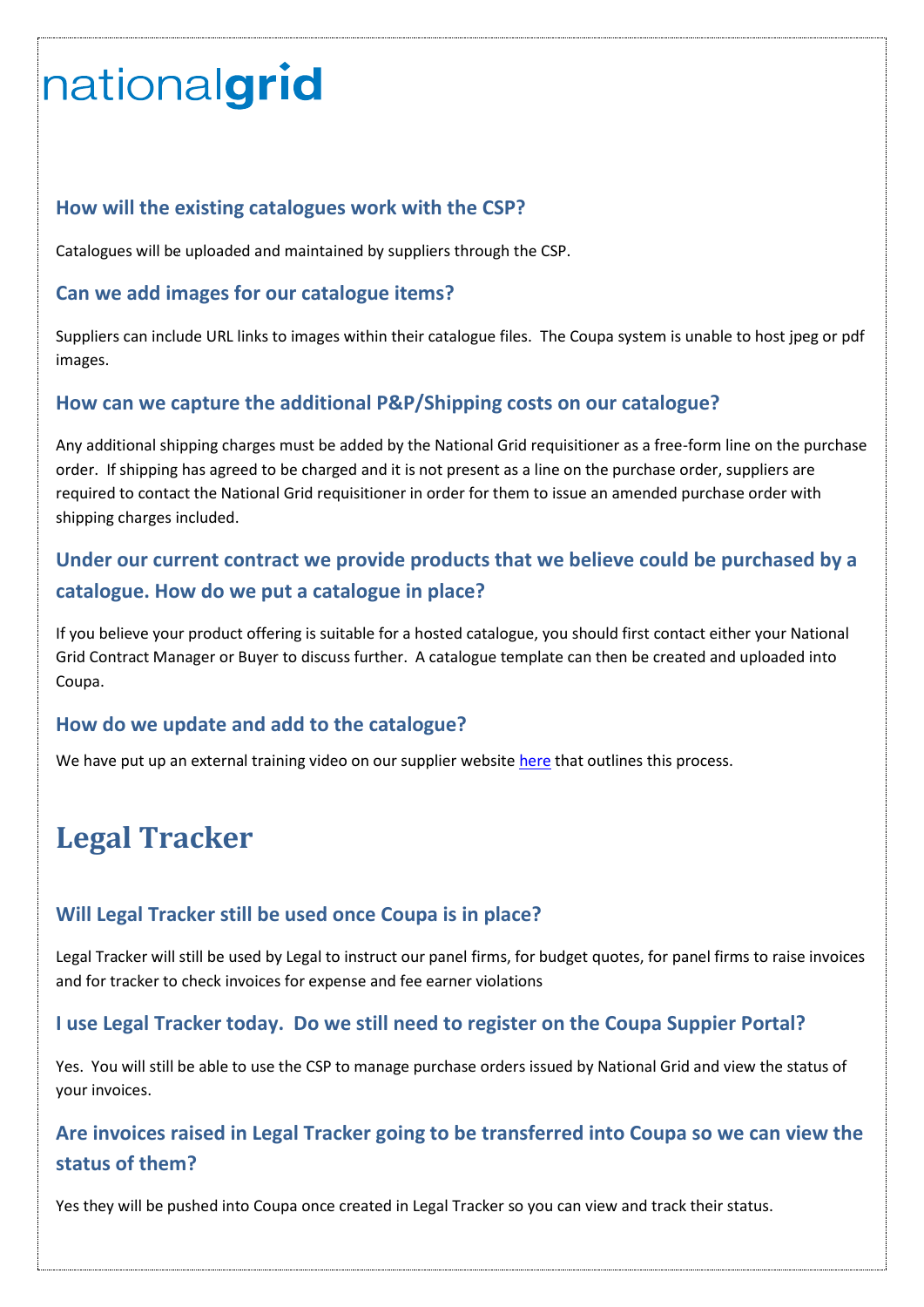## **Will the new matters opened by a firm be added to Coupa by National Grid or will the firm have the accessibility to add new matters themselves?**

There will be no change to this process. Panel firms will follow the same process as now, they will need to ensure that National Grid matter leads create matters in Legal Tracker and invoices should still be uploaded to Legal Tracker in the usual way.

## **Will Purchase Order numbers be added by National Grid before the work requested by the firm is carried out or will the firm be able to add Purchase Order numbers?**

Matter leads will raise a purchase order in Coupa to confirm the work to be undertaken. The processes in Coupa are simple and the purchase order generation processes should be shorter.

#### **What if the work requested to be carried out by the firm exceeds the amount of the PO?**

If the Purchase Order does not have sufficient funds, additional funds will be added to the PO, which will then be subjected to DOA approval. Once approved the PO/Invoice will be matched and approved for payments.

#### **How should we submit invoices if we use Legal Tracker?**

Invoices must be submitted via Legal Tracker. If you are a legal firm and use Legal Tracker, invoices issued directly through the Coupa Supplier Portal will be rejected.

#### **Will the firm still have to add the allowable codes to their time narratives for invoices?**

Yes, details required for invoicing remain unchanged and firms should continue to use Legal Tracker as they do today

## **How will the time spent by the firm be shown on Coupa as a breakdown of the amount of the invoice of time spent by the firm?**

As you will be invoicing through Legal Tracker there will be no change in your invoicing details. LEDES format should still be used to break down the work carried out by the firms.

# <span id="page-12-0"></span>**Other Questions:**

## **What is the support email address for any technical queries related to the CSP going forward?**

Please send any queries to [Box.frontdesk.businessservices@nationalgrid.com](mailto:Box.frontdesk.businessservices@nationalgrid.com) specifying the nature of the issues you are experiencing and any relevant supporting information, screenshots etc.

#### **Where can I find recordings of webinars that have been missed?**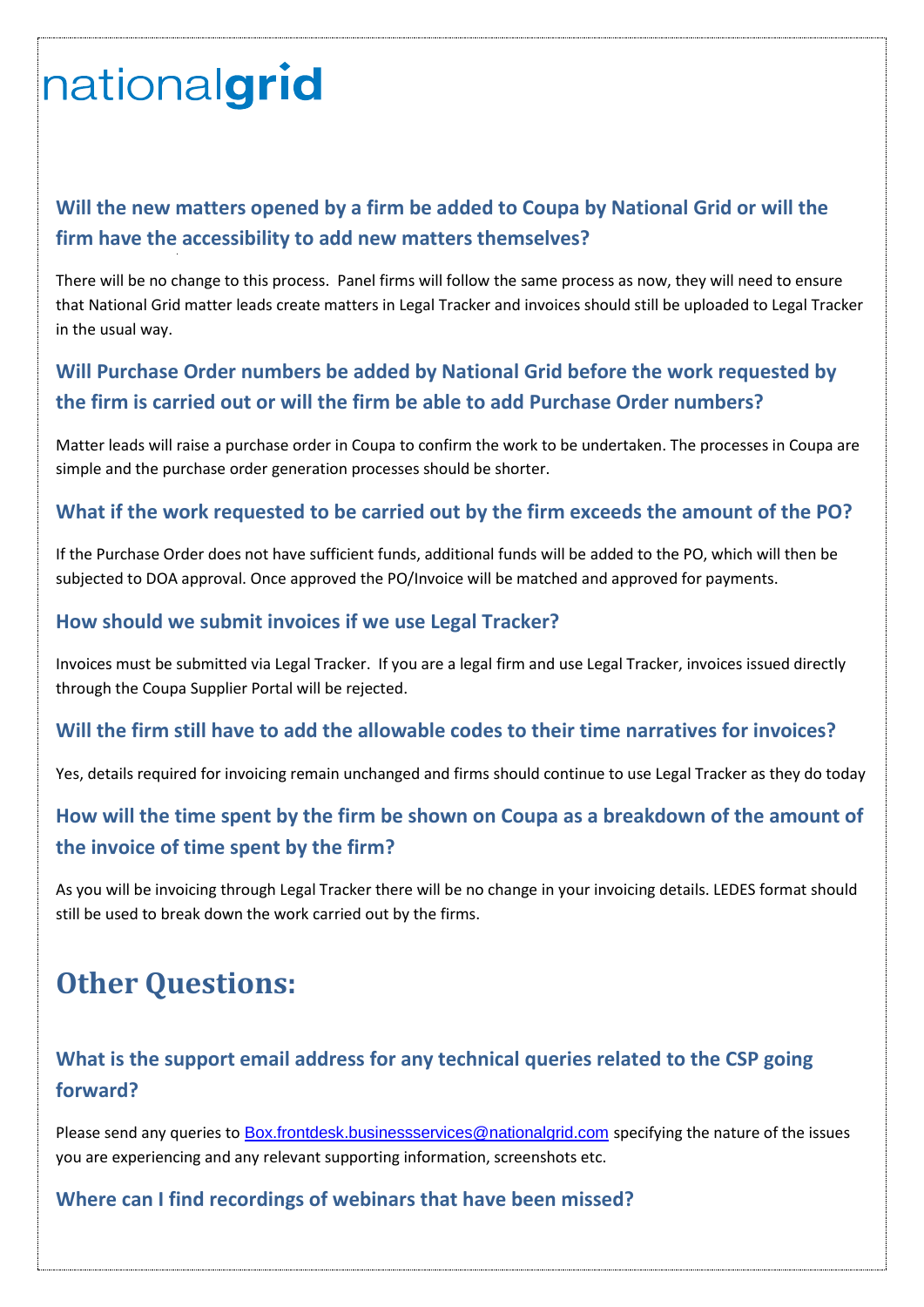Webianar recordings and video tutorials on how to use the Coupa Supplier Portal can be found on our supplier webpage [here.](https://www.nationalgrid.com/group/suppliers/existing-suppliers?utm_source=Webinar+list+Top+T1%2C2%2C+and+T3&utm_campaign=8bcd064c31-EMAIL_CAMPAIGN_2018_10_17_09_38&utm_medium=email&utm_term=0_7c1001a2ec-8bcd064c31-59057785&mc_cid=8bcd064c31&mc_eid=831884f5d9)

#### **Why do we have 2 National Grid customers listed under the orders filter?**

Purchase orders for different vendor numbers that have been consolidated will need to be viewed as different drop down options under the orders tab.

#### **Do I need to add my bank details to the Coupa Supplier Portal?**

No not for the purposes of invoicing National Grid. Instead supplier bank details will remain stored outside of Coupa.

#### **What does the invoice from code represent on the e-invoicing set-up?**

This will be a code specific to your ERP system if you are integrating it with Coupa. It is not mandatory & may not apply to your business.

#### **Will vendor legal entities show in the system on log-in?**

No, these will need to be entered manually by going to the admin tab of the portal, 'e-invoicing' on the left hand side and the option 'add legal entity'.

#### **Can we store multiple legal entities for different company entities under the same CSP?**

You are able to add multiple legal entities under the e-invoicing setup & activate and deactivate legal entities as you wish. You are only able to have one legal entity active at a time though.

# **What happens if our contracts have different payment terms – do we need more than one account?**

No, purchase orders and invoices are linked to contracts and will follow their payment terms. There is no requirement to have multiple accounts.

## **How will the NG requestor ask for a quotation or technical questions/information about products and services?**

Whilst Coupa does have the functionality to support spot buy quotations, requests for quotations and technical questions will normally be handled outside of the system via email.

#### **How will retentions be managed within the new system?**

NG will still accrue and withhold retention payments, for the agreed duration, until invoiced by the supplier at the end of the retention period. The process from a supplier perspective does not change.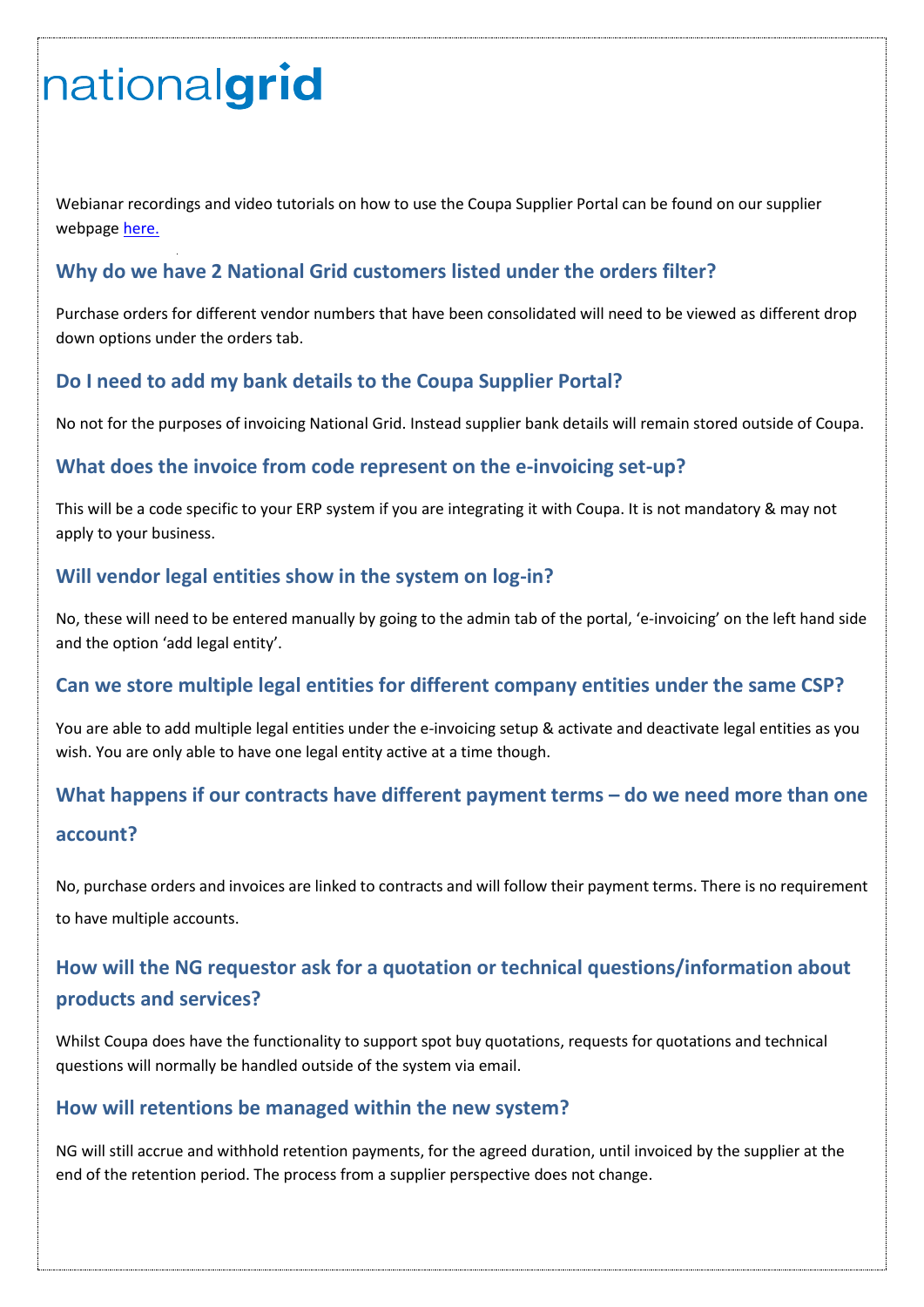# **I** notice that the Coupa portal has a tab for **it is the set of its analysis of the intervalse on its a function that NG will be using?**

National Grid will not be using the timesheet tab at this prese

**Is there any integration to accounting S/W? QuickBooks** 

No, Coupa can output cXML PO's and accept cXML invoices, please check with your vendor if this is supported

**In terms of processing orders received via the portal, beyond ticking the 'acknowledge'**  box is there anything else that needs to be done in the portal surrounding confirming the order has been processed or confirming expected deliv

No, you are able to use the comments section under the purchase orde if required though.

#### **Will our existing vendor number change after we go live?**

No, vendor numbers will remain the same. Contract numbers will change & you will be notified on your new contract number(s) via email.

# <span id="page-14-0"></span>**Acronyms**

Acronyms and terms explained:

- NG- National Grid
- PO Purchase Order
- CSP Coupa Supplier Portal
- SAN Supplier Actionable Notifications
- Requisitioner Person who raises the Purchase Order
- Flipped Turns the Purchase Order into an invoice template to complete
- CSP- Coupa Supplier Portal
- UVDB- Utilities Vendor Database
- RFI Request for Information
- RFQ Request for Quotation
- RFT Request for Tender
- RFP Request for Proposal